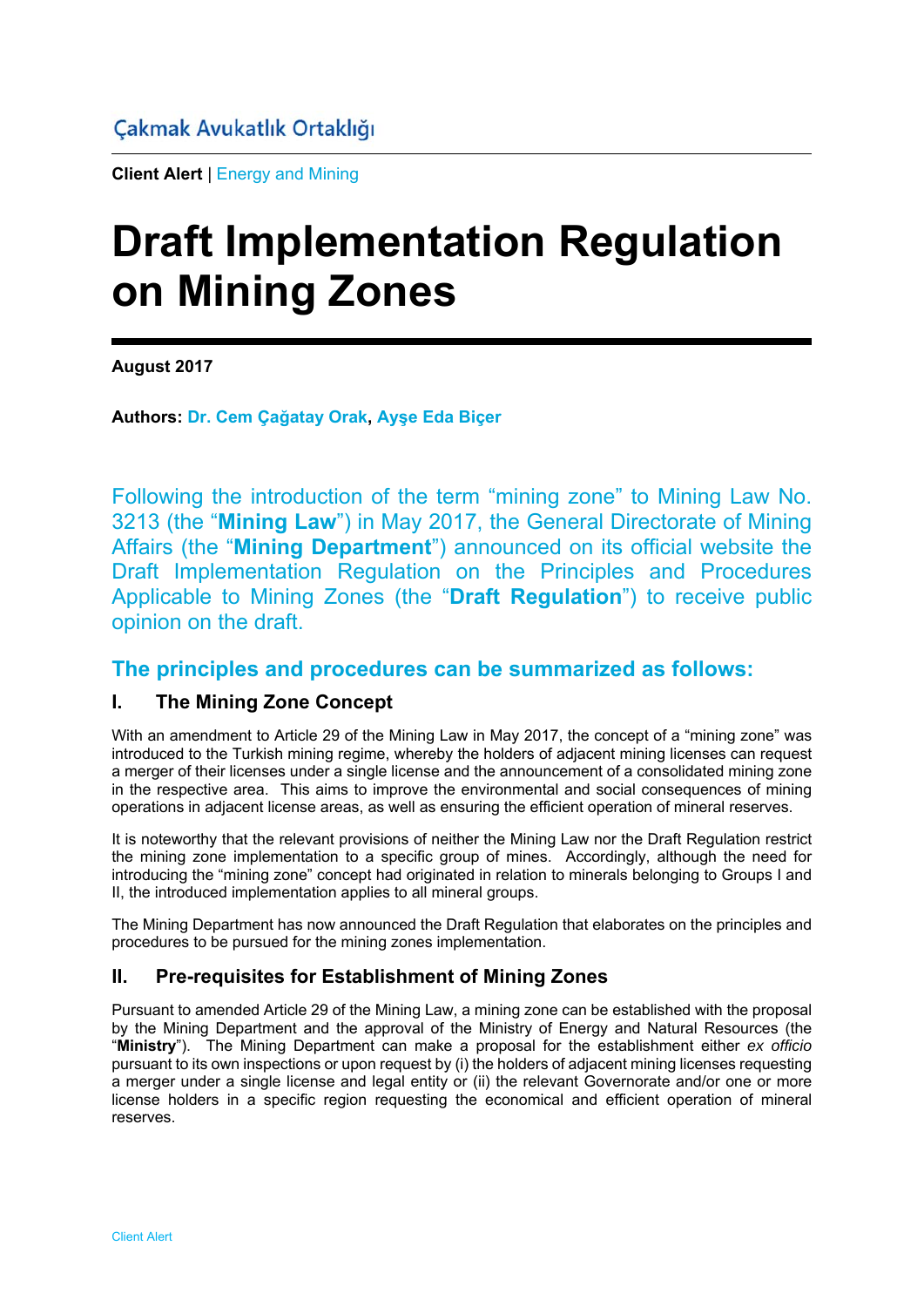The Draft Regulation sets forth the pre-requisites for the establishment of a mining zone as follows:

- a) The subject licenses must be adjacent and/or close to each other with a distance up to 500 meters;
- b) The subject licenses must belong to the same group or to the same subsection of a group under the Mining Law;
- c) There must be resources that can be made subject to joint operation and planning, d) Due to the proximity of the relevant licenses, the slope angle and steps of the
- Due to the proximity of the relevant licenses, the slope angle and steps of their open pit operations must pose a danger, and it must be impossible to implement the operation projects separately due to the operations reaching the respective license borders, posing a risk to operational safety;
- e) There must be a reserve that cannot be operated subject to license boundaries;
- f) In the case of multiple operation licenses, the annual average of emission values of dust and particles arising from transportation, explosion, breaking-sieving, etc. conducted during operations must exceed twice or more the environmental standards; and
- g) The joint operation of the subject mines must be deemed necessary due to their proximity to urban areas or for environmental reasons.

It is not clear in the Draft Regulation whether the above listed criteria are of a cumulative nature or whether the satisfaction of one or more of the items would in fact be sufficient for the establishment of a mining zone. However, our interpretation of the relevant Article and the other provisions of the Draft Regulation is that the above listed conditions must be met cumulatively for the establishment of a mining zone.

Upon evaluation of the foregoing pre-requisites, the Mining Department can either (i) reject the request or (ii) initiate the procedures and studies for the determination of borders of the mining zone, at the end of which the proposed zone will be submitted to the Ministry for approval. If approved by the Ministry, the mining zone will be announced in the Official Gazette of the Republic of Turkey.

#### **III. Merger of Subject Licenses**

After the announcement of the mining zone in the Official Gazette, the Mining Department will give the relevant license holders a period of 6 months, starting from the date of the announcement, for merger of their licenses under a single legal entity.

If all license holders can reach an agreement on joint operation, their licenses will be merged under a single mining license held by one legal entity, where the shareholding of each license holder will be determined *pro rata* based on the reserves subject to its original license.

If not all of the license holders can reach an agreement on joint operation, a merger of the licenses can still be requested by the holders of licenses pertaining to at least 50% of the reserves in the subject zone. The licenses of the parties who do not participate in the merger will be cancelled and their investment costs will be compensated by the legal entity holding the merged license. The unclaimed areas remaining from the cancelled licenses will be consolidated with the merged license to be tendered out later by the Mining Department.

If the quorum of license holders requesting the merger cannot reach 50% of the reserves within the proposed zone, on the other hand, or if the legal entity to hold the single merged license does not duly make the necessary payments for the merger, the Mining Department will cancel all licenses within the announced mining zone, which will be tendered out later, as in the foregoing scenario.

The Draft Regulation is silent on the stage of mining licenses that can be merged for the establishment of a mining zone, *i.e.* whether they should all be operation licenses, or whether there can also be licenses at exploration stage within a mining zone. Although there is not an explicit provision on this, we understand that all licenses to be merged for the establishment of a mining zone must in fact be operation licenses, based on the inclusion of the newly introduced provisions on mining zones in Article 29 of the Mining Law governing mining operation licenses and the fact that a single license will be issued for the operation of the respective zone.